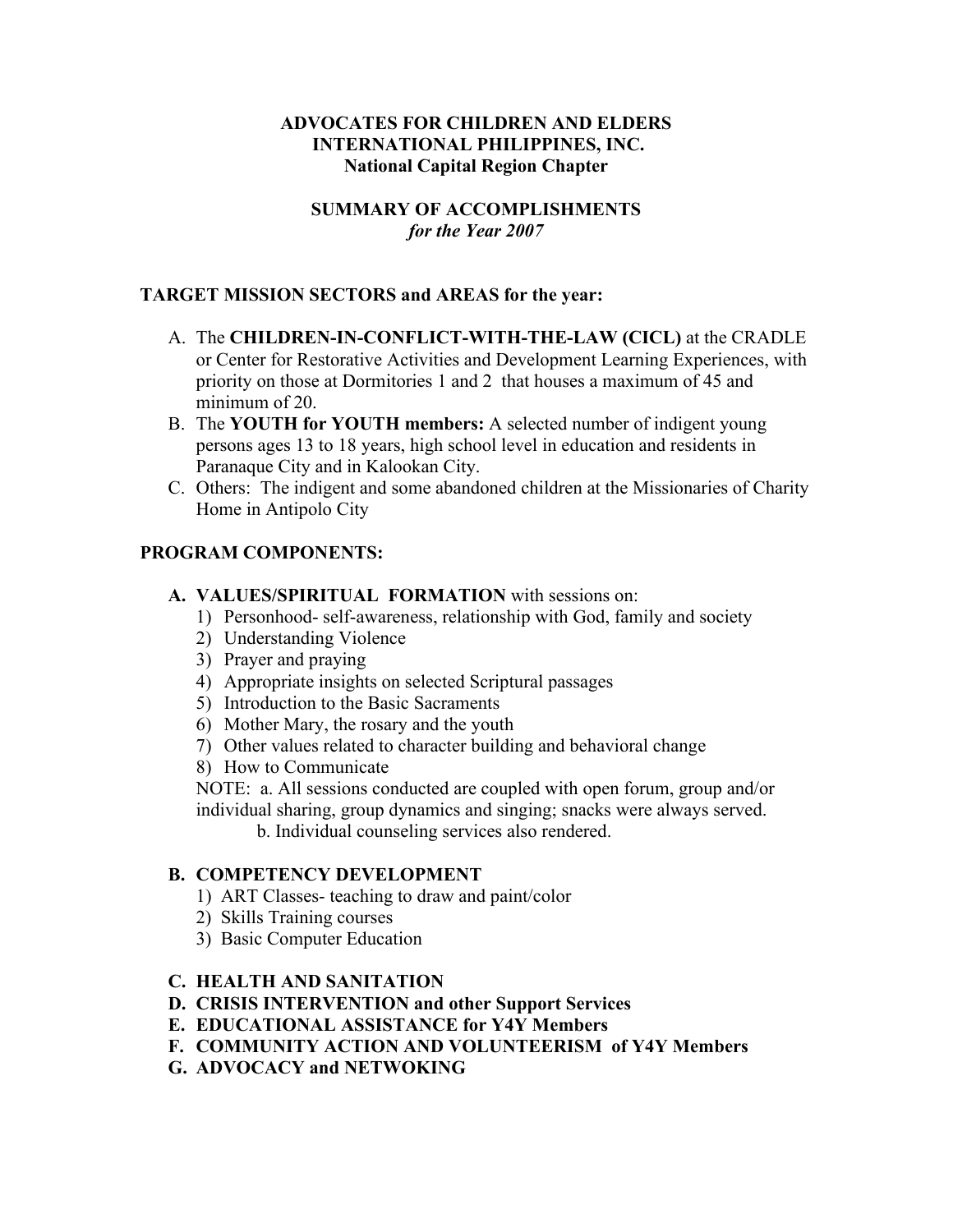# **KEY STRATEGIES**

- A. Partnership/Linkage- Building and Networking
- B. Integration of Restorative Justice Principles in formation sessions
- C. Response with sense of urgency and prayerful discernment
- D. Strengthening Organizational Capability

# **ACCOMPLISHMENTS PER MISSION SECTOR:**

## **I. CRADLE:**

- A. Weekly Values/Spiritual Formation:
	- A total of 49sessions were conducted and 9 Masses were celebrated once-a-month. Mass stipends also given to the priest-presiders. Two more volunteers helped out in giving the talks.
	- Reading materials provided include Tagalog New Testaments and religious articles and posters.
- B. Competency Development:
	- Weekly ART Classes by Jess Gellada, a professional Artist A total of 46 sessions were held. The designs/paintings by 4 cicl-students were selected and which were eventually used as the cover artwork of the ACE-printed Christmas gift cards. Some of their other artwork were framed by ACE and displayed at CRADLE and promoted during special BJMP occasions/
	- Building/Home Electricity Training Course conducted for the First Batch of 22 cicl- graduates; Project fund support came from the Jaycees Manila thru the efforts of Mr. Randy Manaloto, former Manila Chapter President.
	- A total of 5 functional computer units were turned over to CRADLE for the hands-on training of the cicl; coordinated with DEPED re module integrated to the Alternative Learning School system for the cicl.
- C. Health and Sanitation:
	- Regularly provided (without fail) on a monthly basis, the required basic toiletries and cleaning materials; gave sulphur soap, as needed, to help avert the spread of skin diseases.
- D. Crisis Intervention:
	- Supported the emergency medicines of 6 cicl; the laboratory cost for 2 more and the maintenance medicines of 2 others with special medical needs, i.e, with liver and mental illness.
	- Facilitated home visits of 3 cicl who were due for release and were eventually fetched by their respective parents.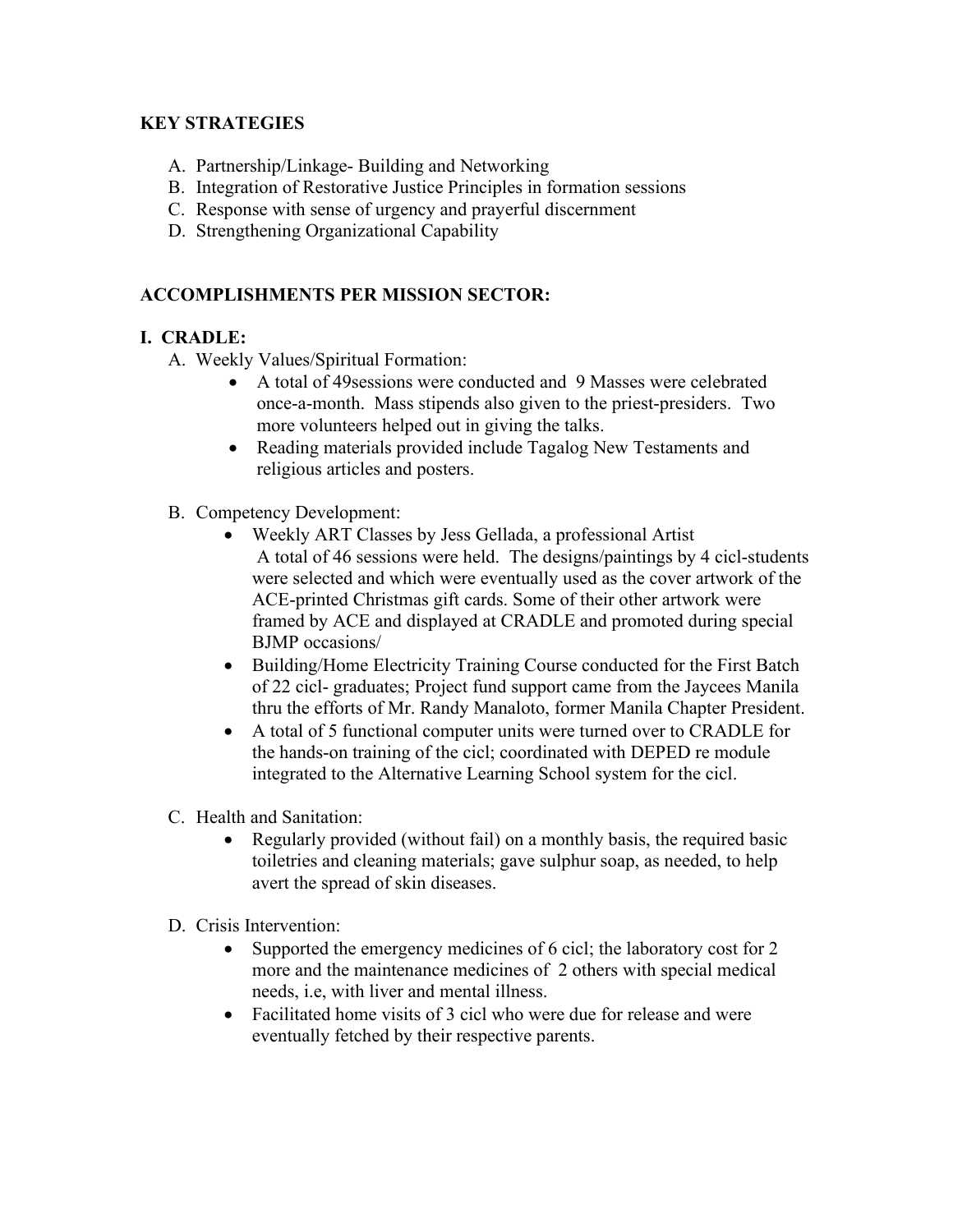- E. Supported Special Projects:
	- The Annual Prison Awareness Week Celebration with food, game/ prizes
	- The CRADLE-BJMP initiated Sports Tournaments and contests
	- Christmas gift-giving and lunch.
- F. Other services/support extended:
	- All cicl in Dorms 1 and 2 were provided twice in a year's time, with a set of white t-shirt and blue shorts that served as their uniforms.
	- 30 plant boxes given for vegetable planting

# **Expected Outcome Achieved:**

- 1) ACE efforts are highly appreciated by BJMP as the only NGO in CRADLE that implements a wholistic program, not only spiritual. Also, even as a young organization, it has already earned the respect of concerned government agencies.
- 2) The dorms/cicl whom we served are recognized by the authorities as most behaved in the Center.
- 3) ACE caused the following improvements:
	- Instead of eating on the floor inside their respective dorms, the cicl are now allowed to dine on the tables at the mess hall with the use of proper utensils and wares (not plastics). This gave them some kind of dignity and improved their eating habits.
	- The distribution and use of toiletries and other in-kind donations were closely monitored by ACE. We are allowed access to the BJMP logbook.
	- Insofar as treatment is concerned, there were no reported incidents of any form of physical violence or abuse inflicted on any of the cicl by any person of authority. (We have our way of checking) This is also the result of constant coordination with the designated authorities.
	- Clearly, there is a continuing rapport with the cicl who are able to express themselves without fear and in a very sincere and honest manner shared their life stories, relate their sentiments and needs, including some issues related to their confinement that required action and advice.
	- On a per dorm schedule, the cicl are all allowed to play the basketball or go outside of their dorms 3x a week every afternoon
- 4) Designated DSWD workers trusted ACE and often turned to us for support and advice, because they feel that we can be relied upon as shown by our prompt action/response to referred emergency cases and in facilitating home visits of families.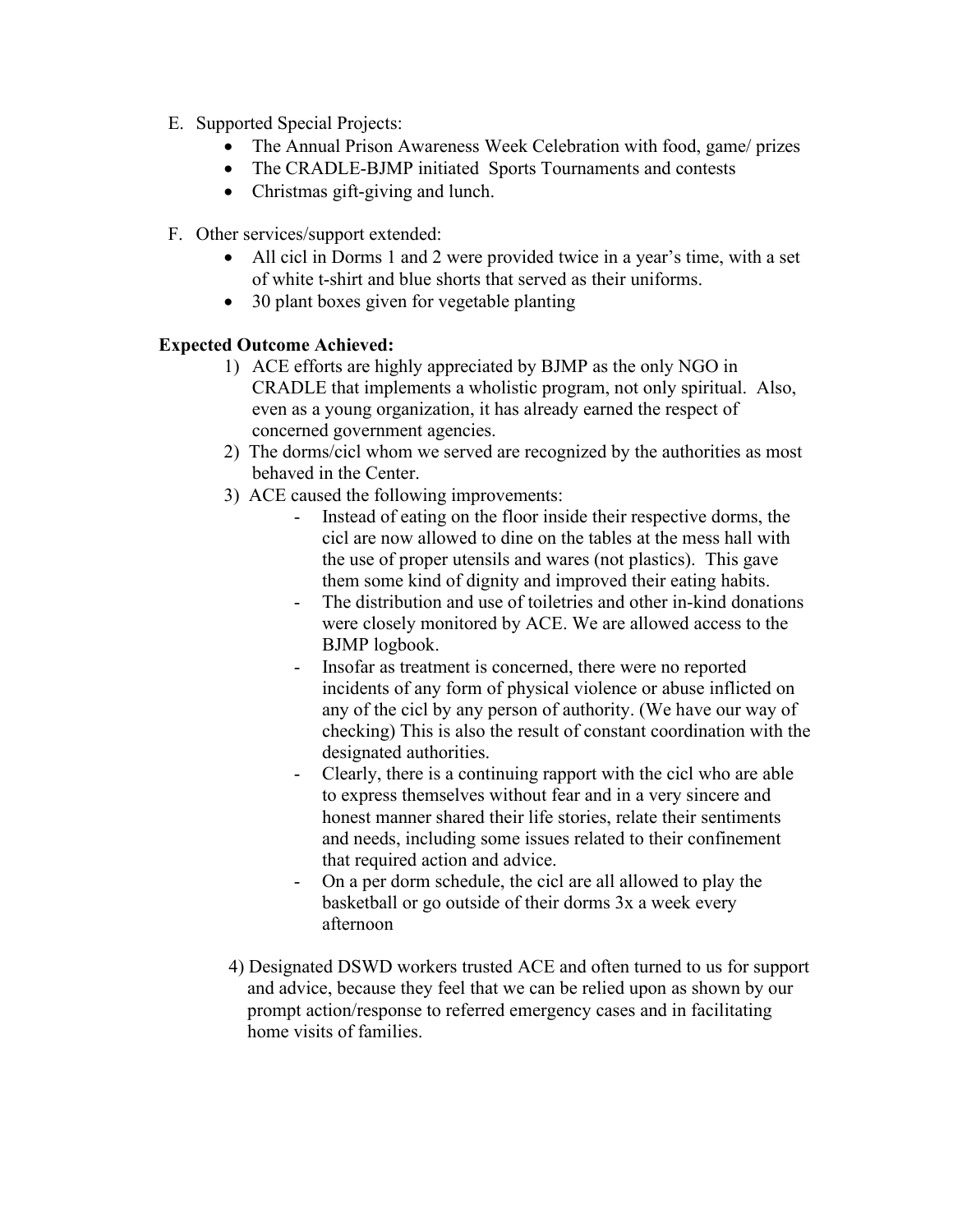# **II. THE Y4Y PROGRAM:**

A. Lopez, Paranaque City

- Initially, there were 10 youth members; one is in college, 9 in high school; to date, there are only 9, after one was expelled from a public high school. Each of the original 9 was supported with required uniforms and some school supplies which cost ACE about P16,000; P2,500 per semester for the college member.
- Weekly values education with catechism sessions were regularly provided by the designated parish-based seminarians. ACE meets them together with their parents at least once-a-month; gave a treat last Christmas. Group counseling is usually conducted following the discussion of issues and concerns directly affecting the youth member and his family. A Coordinator is assigned to monitor the concerned families.
- Coordinated with Fr. Legaspino re "Adopt-a-Child" project; provided support initially to one youth beneficiary who will also be a Y4Y member but he will be included in the formation to be given by the Our Lady of Unity Parish.
- B. Congress, Kalookan City

(Correction: The actual target youth are residents of Barangay 173 which is not within the territory of Urduja as previously reported)

- Coordinated with the Office of the Chairman and Sangguniang Kabataan of Barangay 173; initial groundwork undertaken by designated ACE Coordinator.
- Submitted proposal to DSWD National Office for possible support; we are still working on the required modules.

## **III. Other Services extended:**

- A. Monthly supply of two sacks of rice to the Missionaries of Charity Home
- B. Visited 15 elderly women inmates (ages 68yrs.old and above) at the National Correctional Institution for Women.

## **IV. Partnerships/Tie-ups made with the ff:**

- A. Philippine Jaycees
- B. Our Lady of Unity Parish, UPS 5, Paranaque Ciy
- C. COVENANTS, Inc. ( an NGO in prison ministry)
- D. Barangay 173, Congress, Kalookan City

## **V. Administrative Work undertaken:**

- A. Bayantel wireless line installed.
- B. Website- undergoing revision
- C. BIR and SEC annual reportorial requirements completed and pertinent documents filed. However, filing of Amended Articles and new By-Laws not